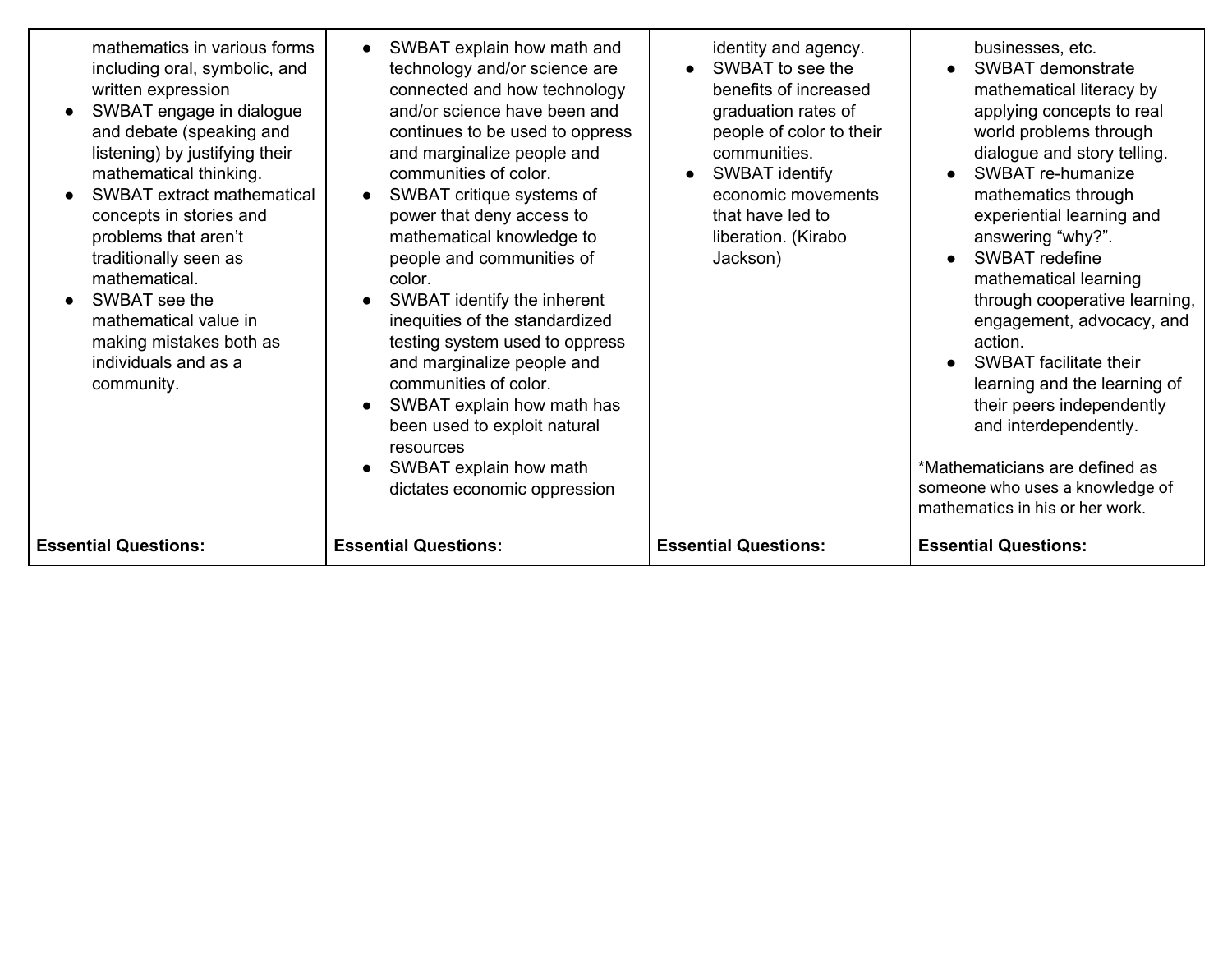#### **Who is a Mathematician?**

- What is my mathematical identity?
- How does it feel to be a Mathematician?
- What other mathematicians are in my learning community?
- Who are resources for math learning?
- Is there an authority for math knowledge?
- How do students see mathematics as relevant to their individual lives and their communities?
- What stories are important to your cultural connection to mathematics?

#### **What does it mean to do math?**

- How important is it to be Right? What is Right? Says Who?
- What is the difference between being right and being a learner?
- What does it mean to make a mistake? In the classroom? In my home? In my community?
- How do mistakes facilitate learning?
- How do we derive mathematical truth?

#### **Where does Power and Oppression show up in our math experiences?**

- Who holds power in a mathematical classroom?
- Is there a place for power and authority in the math classroom?
- Who gets to say if an answer is right?
- What is the process for verifying the truth?
- Who is Smart? Who is not Smart?
- Can you recognize and name oppressive mathematical practices in your experience?
- Why/how does data-driven processes prevent liberation?

### **How is math manipulated to allow inequality and oppression to persist?**

- Who is doing the oppressing?
- Who does the oppression protect? Who does this oppression harm?
- Where is there an opportunity to examine systemic oppression?
- How can math help us understand the impact of economic conditions and systems that contribute to poverty and slave labor?
- How does math contribute to how we value natural resources?

# **Formal vs Informal Mathematics**

- What is legitimate as math?
- Where are math skills considered "real math"?
- What fears do we have about math?
- What is it that is feared?

#### **How has math been used to resist and liberate people and communities of color from oppression?**

- When has math been used historically to resist and liberate?
- How can we use data to resist and liberate?
- How can we use math to measure the impact of activism?

#### **What does it look like when we own mathematical thinking?**

- When do I know/feel like I am a mathematician?
- When do I see people around me as mathematicians?
- Can you recognize when someone is being mathematical?
- How/why do mathematical processes demand collective thinking?

#### **Can you suggest resolutions to oppressive mathematical practices?**

- How can we change mathematics from individualistic to collectivist thinking?
- How can we reframe our views of people/communities of color in mathematics?

# **In what ways does mathematical literacy impact how we think?**

- Why is mathematical literacy important?
- How can math be used to communicate information?
- $\bullet$  What validates (y) our mathematical thinking?

#### **How does mathematics allow us to acquire intellectual freedom?**

- $\bullet$  As a mathematical thinker, what power do you have to change ?
- Can you advocate against oppressive mathematical practices?
- How can our stories be valued as data points to impact change?

# **How can math be used to analyze and interpret life?**

- Can I use mathematics to comprehend my everyday life?
- What ways do I use mathematics?
- What do you wonder about  $\overline{?}$
- What patterns are you observing during/in ?